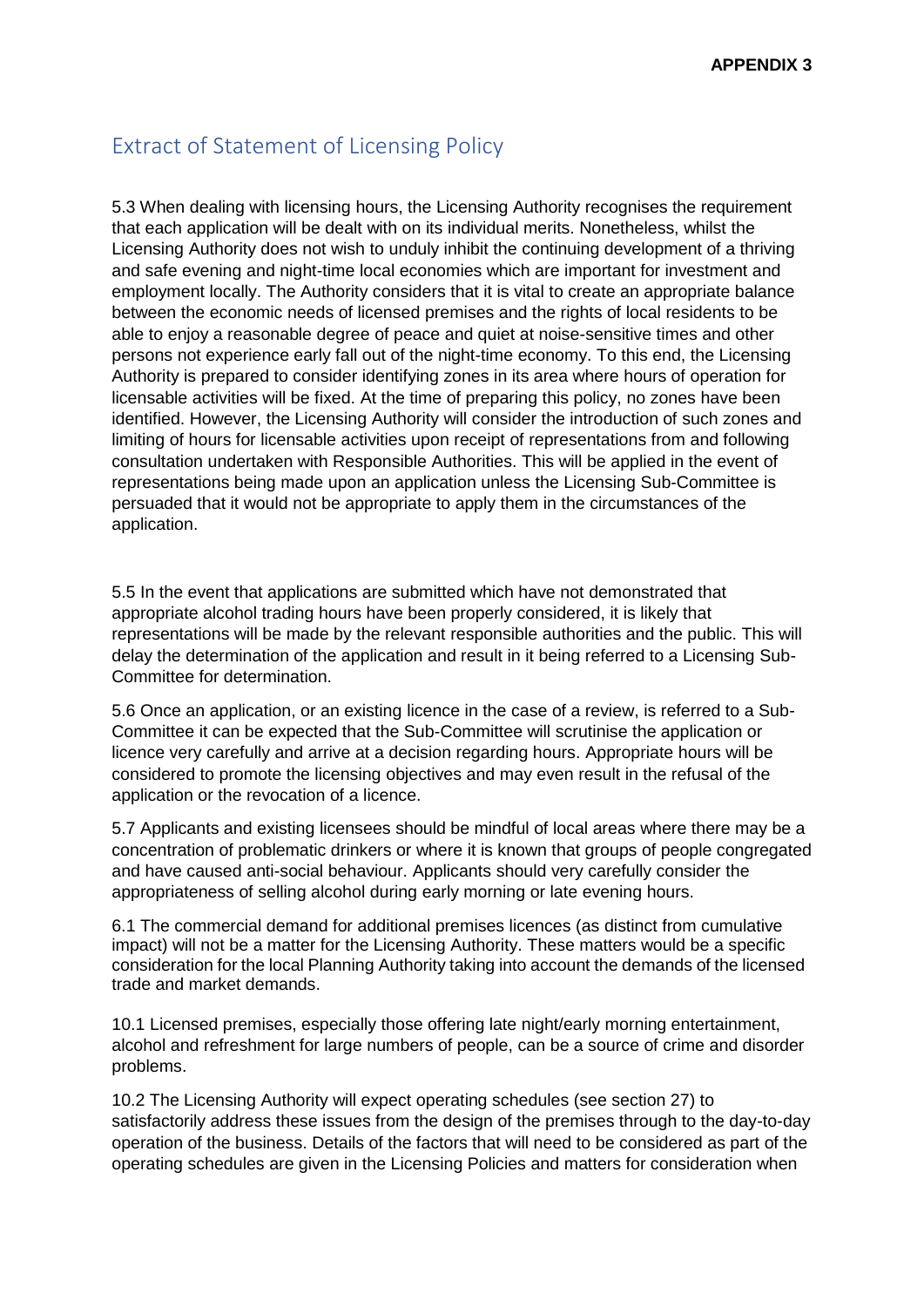deciding applications, which are attached in the annex to this policy and in the Guidance notes for applicants.

10.3 Applicants are recommended to seek advice from the Licensing Authority's licensing officers and the police, as well as taking into account, as appropriate, local planning and transport policies, tourism, cultural and crime prevention strategies, when preparing their plans and operating schedules.

11.1 Licensed premises have significant potential to impact adversely on persons living and working (including those carrying on business) in the area around the premises, and also further afield through public nuisances that arise from their operation. It is therefore important that in considering the promotion of this licensing objective, Licensing Authorities and Responsible Authorities focus on the effect of the licensable activities at the specific premises on these parties which may be disproportionate and unreasonable.

11.2 The definition of what may be considered as a potential or actual 'public nuisance' is to be interpreted in line with its broad common law meaning established through relevant case law. This is the interpretation which the Licensing Authority will apply when considering such matters. Matters giving rise to 'public nuisance' are mainly accepted to include issues relating to noise, light pollution, odour and litter. It may also arise as a result of the adverse effects of dust, insects, accumulations or any other matter which is determined to have an adverse impact on the living and working environment of other persons living and working in the area of the licenced premises.

11.3 The Licensing Authority recognises that limiting the public nuisance that may be associated with licensed premises and their operation is an important factor for health and well-being. The Licensing Authority recognises the key links to health and well-being from public nuisance in terms of disturbed sleep, stress caused by nuisance and pollution. Disturbed sleep and stress can add to residents' mental and physical health issues, and their wider wellbeing. Lack of sleep can have an impact on the immune system and can contribute to heart disease and diabetes. Lack of sleep can also contribute to anxiety and depression. Stress can contribute to anxiety and depression, and cardio-vascular diseases. Applicants should consider the potential impact their premise may have on public nuisance particularly from noise and put in place mitigating measures.

11.4 The Licensing Authority expects applicants for premises licences and club premises certificates to have made relevant enquiries and considerations about the local area before submitting their application. The purpose of this is to enable the applicant to consider the most appropriate controls for potential inclusion in the operating schedule with a view to ensuring their activities do not undermine the licensing objective with regard to the prevention of public nuisance. It is important to recognise that the impacts of licensed activity are not contained within a building. Inevitably there is a wider impact as people travel to and from the premises or congregate outside whilst it is in operation. Nuisance is best managed by careful consideration of the suitability of the selected site and any necessary mitigation at an early stage.

11.5 Applicants will be encouraged to demonstrate in their Operating Schedule that suitable and sufficient measures have been identified and will be implemented and maintained to prevent public nuisance. When a suitable site is identified, operating schedules should be prepared on the basis of a risk assessment of the potential sources of nuisance posed by the premises operation to those who may be impacted by their activities. The operating schedule should demonstrate an understanding of the level of risk of nuisance and include positive measures to manage any potential risks.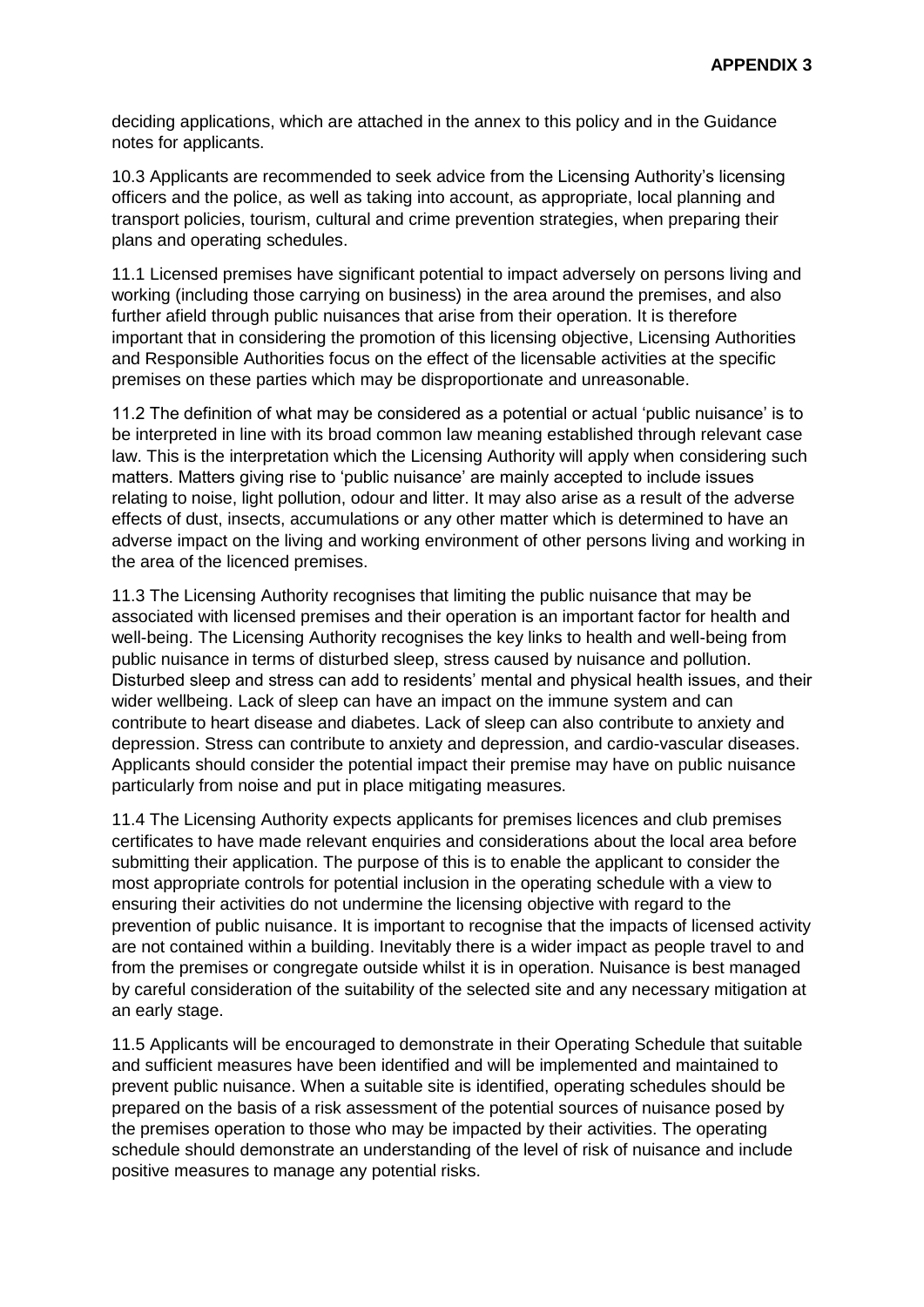11.6 The Licensing Authority recommends that licensees apply a high standard of control to minimise the potential for any public nuisance that may arise from their operation of the premises, particularly where: • they are situated in a residential or noise sensitive area; or • extended opening hours are proposed.

11.7 The Licensing Authority recognises that beyond the immediate area surrounding the licensed premises the control that a licence-holder can exert over its patrons diminishes and individuals who engage in anti-social behaviour are accountable in their own right. However, applicants are encouraged to consider the actions they may take as a responsible licenceholder to mitigate the potential adverse impact of patrons. The operating schedule should again be used to demonstrate an understanding of the potential risks and the positive measures that may be implemented to manage such issues.

13.9 The Authority expects age verification measures to be operated by licensed premises involved in the sale and supply of alcohol to ensure the licensing objective for the protection of children is met. To support the age-verification process the Authority strongly recommended that premises have the following measures in place to ensure age verification for sales –21 • That 'Challenge 25' is supported as part of the age verification scheme established. The scheme should require the production of evidence of age from any person appearing to staff engaged in selling or supplying alcohol to be under the age of 25 and who is attempting to buy alcohol. • That evidence of the scheme (in the form of documented procedures) is maintained and made available for inspection by authorised officers. • That all staff involved in the sale of alcohol shall be trained in age verification schemes and proxy sales, where a person attempts to buy alcohol for a person under 18. Records of such training shall be retained on the premises and made available for inspection by authorised officers. • That an incident log be maintained, and details of all age-related refusals recorded. This book shall be reviewed monthly by the DPS and actions taken recorded in the book and signed off by the DPS. The log shall be retained on the premises and made available for inspection by authorised officers. • That a personal licence holder shall be on the premises at all times that alcohol is supplied. • That the DPS shall ensure that, as far as is reasonably practical, alcohol is displayed in an area which can be constantly monitored or supervised by staff, separate from goods likely to be purchased by persons under 18.

14.3 Amendments to the Act has inserted the term 'other person' to replace 'interested party' as someone who can make representations, it also removed the vicinity test for residents and the specific term of councillor. This opens up the range of persons who may make representation and includes for example the following:- • Residents living near the premises • Persons with an interest in the premises or locality • Local councillors • Businesses with an interest in the premises or locality. • Organisations with an interest in the locality, premises or licensable activities.22 The Council will have to decide if the representation is relevant and/or reasonable, and in making that assessment will assess the person or organisation making the representation and their relationship to the premises and or vicinity.

14.4 Relevant representations will be taken as those that relate to the fundamental principles of the Licensing Act, any organisation or individual wishing to object to any application will therefore need to state whether they are doing so on the grounds of: • The prevention of crime and disorder; • Public safety; • The prevention of public nuisance; • The protection of children from harm.

14.5 Unreasonable, frivolous and vexatious representations will be disregarded. Representations that have been made and considered elsewhere, for example as an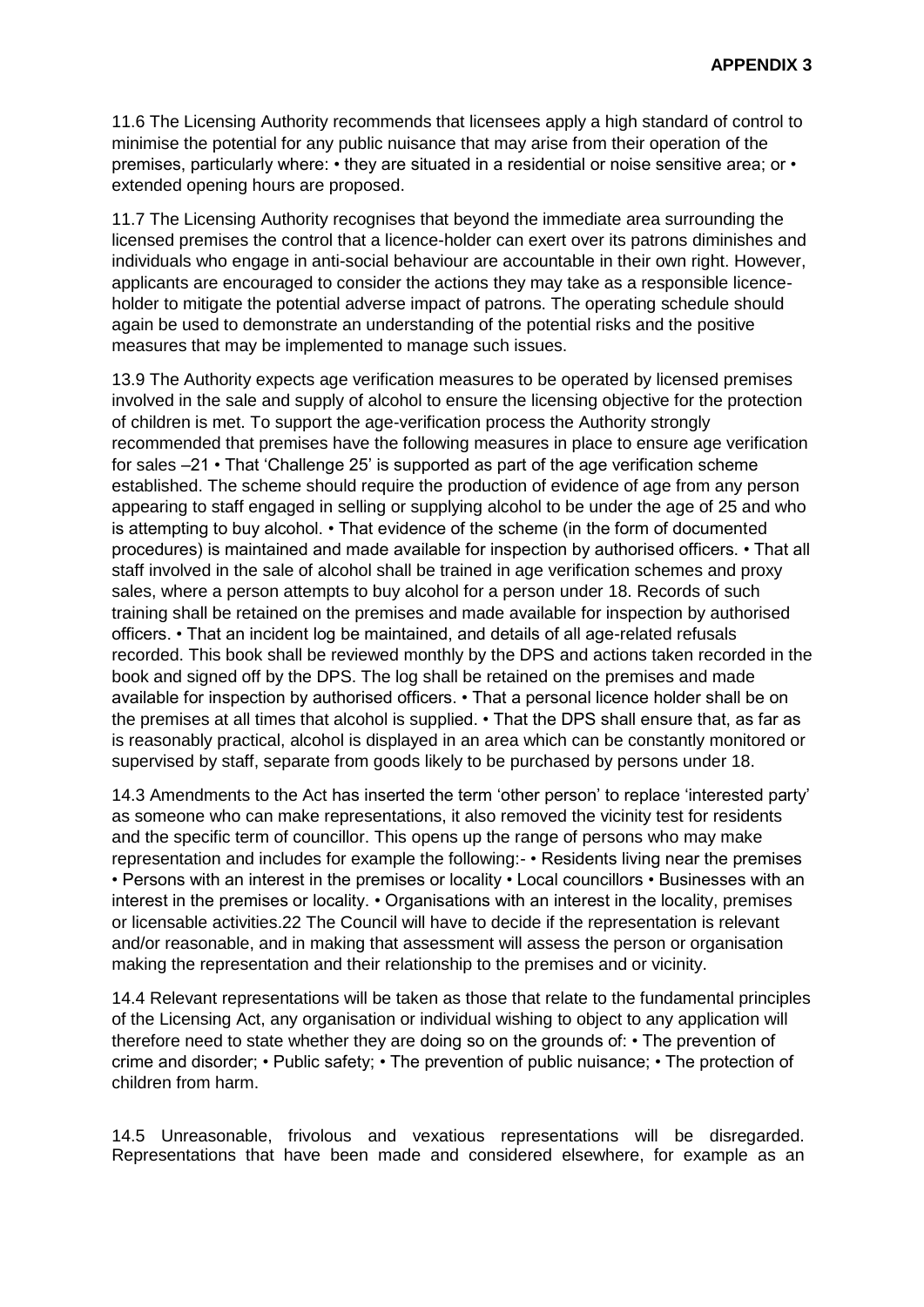objection to a planning application, may also be disregarded where consideration of such representations would be duplication.

16.2 Therefore, any person is able to make representations in relation to certain types of applications as an "Other Person" However; all representations must relate to the licensing objectives and may not be frivolous or vexatious.

17.6 Applications for premises licences for permanent commercial premises should normally be from businesses with planning consent for the property concerned. However, applications for licences may be made before any relevant planning permission has been sought or granted by the Local Planning Authority.

25.6 The steps for consideration of licensing application, a licensing variation and a club premises certificate are: a) If no representations are made to an application, the Authority must grant it in full. Please see our website for further information www.caerphilly.gov.uk b) When an application is made, and relevant representation are made to the Authority it must hold a hearing of the Licensing Sub-Committee (unless those who have made representations agree in advance that this is unnecessary). 48 c) The Licensing Sub-Committee will then consider the evidence provided by applicants and by those making representations, the legislation and accompanying Guidance, the Statement of Licensing Policy and any other relevant data. d) The Licensing Sub-Committee will determine the application and will take any steps it considers appropriate for the promotion of the licensing objectives. e) Conditions on the licence, additional to those voluntarily offered by the applicant, may be considered. Appropriate conditions will focus on matters which are within the control of individual licensees and which also relate to the premises or places being used for licensable activities and the impact of those activities in the vicinity. If situations arise where the licensing objectives are compromised but cannot be dealt with by the use of appropriate conditions the Licensing Authority will consider whether it is appropriate for a licence to be issued or for the premises to continue in operation.

25.7 Conditions on a licence: • Must be appropriate for the promotion of the licensing objectives; • Must be precise and enforceable; • Must be unambiguous and clear in what they intend to achieve; • Should not duplicate other statutory requirements or other duties or responsibilities placed on the employer by other legislation; • Must be tailored to the individual type, location and characteristics of the premises and events concerned; • Should not be standardised and may be unlawful when it cannot be demonstrated that they are appropriate for the promotion of the licensing objectives in an individual case; • Should not replicate offences set out in the 2003 Act or other legislation; • Should be proportionate, justifiable and capable of being met; • Cannot seek to manage the behaviour of customers once they are beyond the direct management of the licence holder and their staff, but may impact on the behaviour of customers in the immediate vicinity of the premises or as they enter or leave; and • Should be written in a prescriptive format.

26.1 All new and variation applications should incorporate an 'operating schedule' which outlines how the premises will be operated. This should include details of how the applicant will promote the four licensing objectives and reduce any potential negative impact from the operation of their business on the local community, depending on the type of premises, location and profile of customers. The proposals contained in the operating schedule will form the main body of the conditions to be applied to the licence, together with any applicable mandatory conditions, any conditions agreed with responsible authorities during